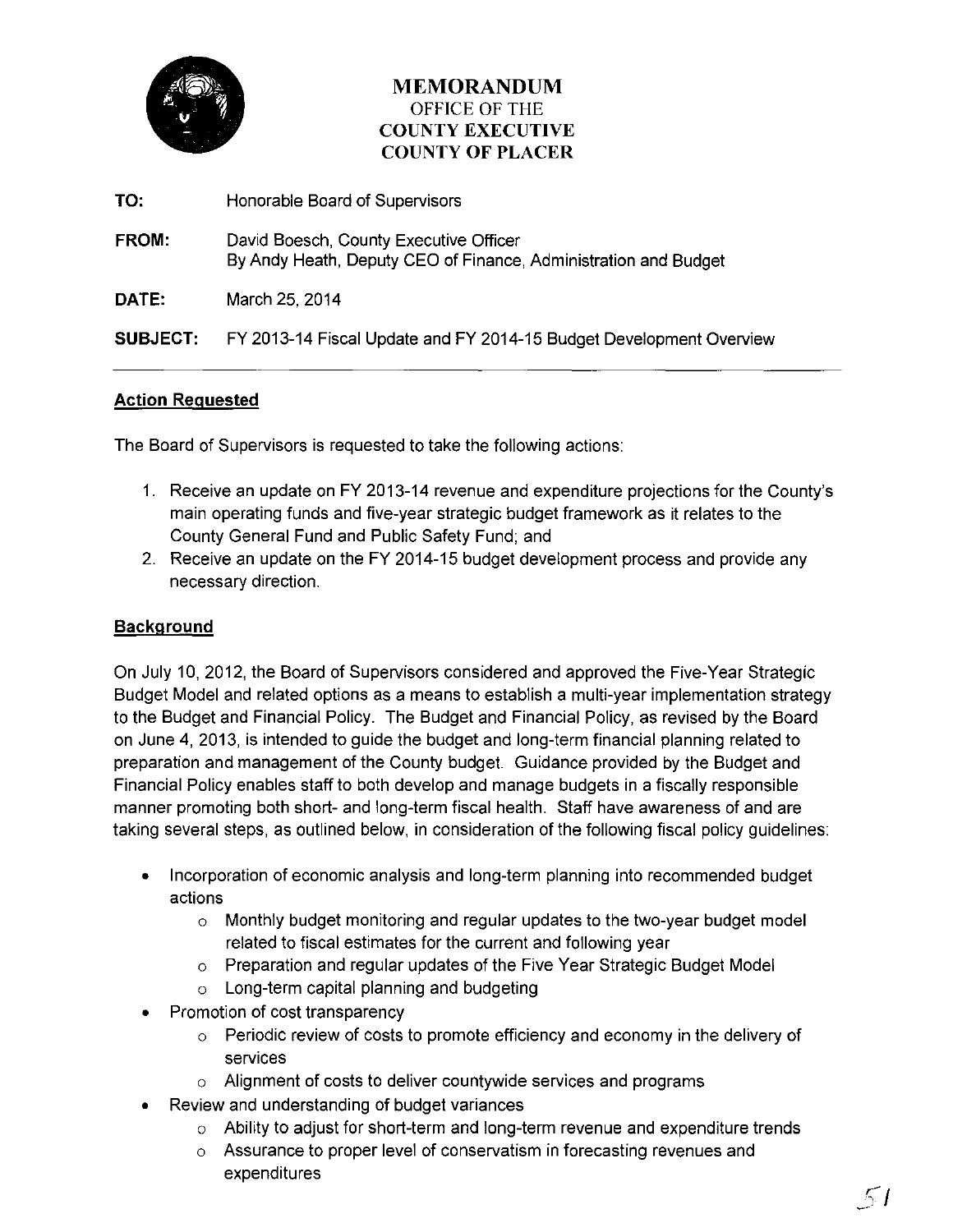- **<sup>o</sup>**Establishment and maintenance of reserves
	- o Attainment of General and Economic Contingency Reserve at 5% of General Fund operating budget
	- o Prudent levels of capital and other reserves; and operating contingencies where appropriate
- **o** Development of spending plan supported by sustainable resources
	- o Using one-time revenues to fund one-time costs wherever possible
	- o Using carryover fund balances to fund one-time expenditures, reserves and contingencies rather than funding ongoing operations

By following these guidelines as provided by the Budget and Financial Policy, staff has analyzed anticipated current year revenues and expenditures in the County's main operating funds to guide the budget development process for the coming fiscal year.

## **Analysis**

Listed below is an overview of the FY 2013-14 final budget and projected actuals for the County's main operating funds.

### GENERAL FUND

The General Fund is the largest countywide fund and underwrites most countywide operations either directly as the "net county cost" of General Fund budgets, or indirectly through contributions to other funds. The General Fund includes appropriations for general government, finance, planning and building inspection, facility services and health and human services. The General Fund also makes contributions to other funds for public safety, fire protection services, capital construction, road maintenance and construction, library services, and debt service.

A synopsis of General Fund FY 2013-14 budget information is provided below:

|                                                            | FY 2013-14<br><b>Final Budget</b> | FY 2013-14<br><b>Revised Budget</b> | FY 2013-14<br><b>Estimated</b> |
|------------------------------------------------------------|-----------------------------------|-------------------------------------|--------------------------------|
|                                                            |                                   |                                     | <b>Actuals</b>                 |
| Carryover Fund Balance                                     | \$<br>28,404.235                  | 22,733,245                          | 26, 167, 781                   |
| Revenues                                                   | 358,775,964                       | 358,998,774                         | 360,455,617                    |
|                                                            |                                   |                                     |                                |
| <b>Total Revenues and Carryover</b>                        | \$<br>387, 180, 199               | 381,732,019                         | 386,623,398                    |
|                                                            |                                   |                                     |                                |
| Provision to Reserves                                      | \$<br>5,670,990                   |                                     |                                |
| <b>Expenditures</b>                                        | 381,509,209                       | 385, 166, 555                       | 361,538,838                    |
|                                                            |                                   |                                     |                                |
| <b>Total Expenditures and</b>                              |                                   |                                     |                                |
| <b>Reserves</b>                                            | \$<br>387,180,199                 | 385,166,555                         | 361,538,838                    |
| <b>Estimated Carryover / (Used)</b><br><b>Fund Balance</b> | \$<br>٠                           | (3, 434, 536)                       | 25,084,560                     |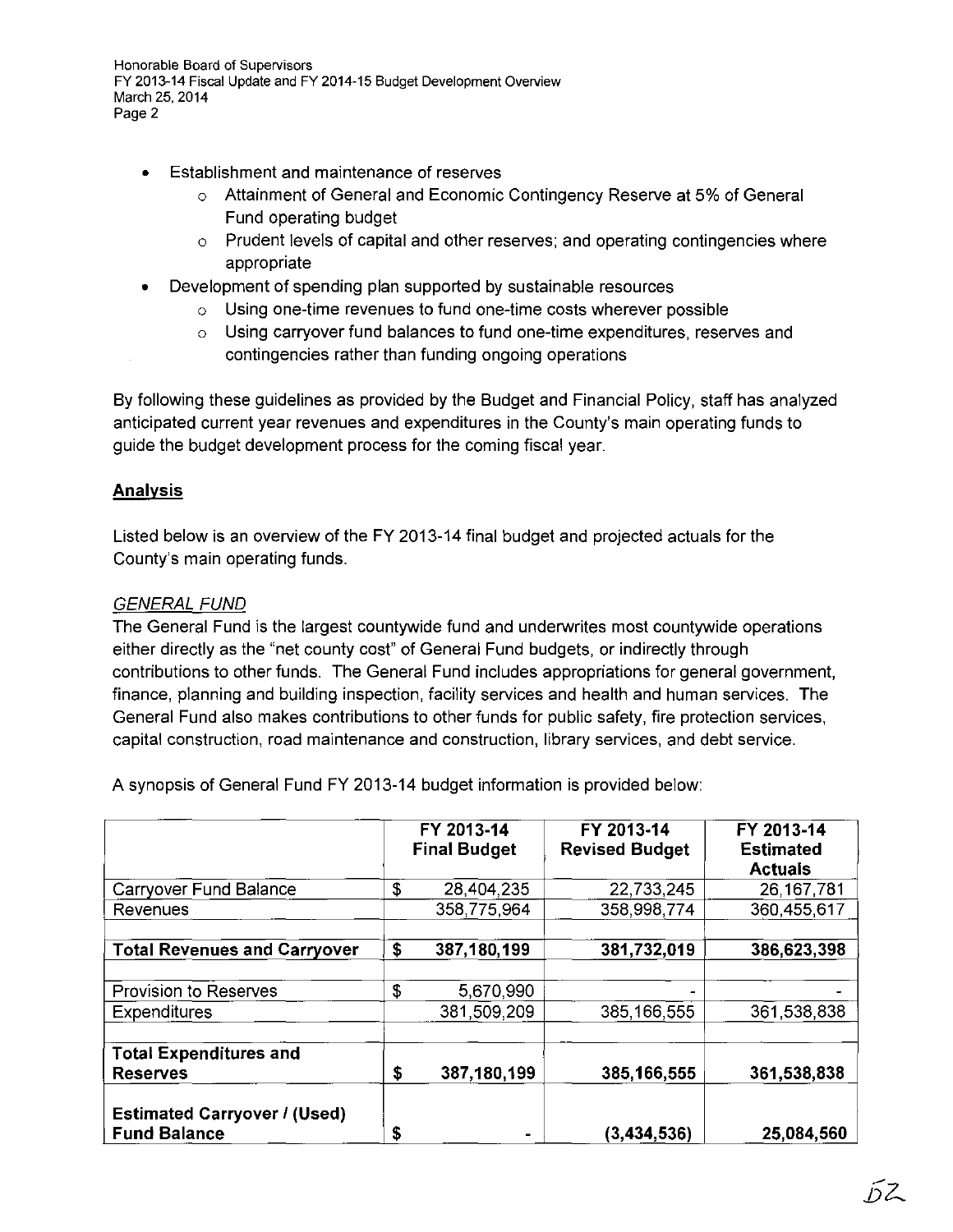The General Fund FY 2013-14 Final Budget balances carryover fund balance and anticipated revenues with a provision (increase) to reserves and anticipated expenditures. With the approval of the Final Budget in September 2013, approximately \$5.67 million was allocated to General Fund reserves, the majority of which was allocated to the Committed Economic Uncertainty Reserve. This action enabled the County to achieve the minimum Budget and Financial Policy target of 5% of the annual operating budget for the first time since the onset of the recession in FY 2008-09.

The FY 2013-14 Revised Budget incorporates Board-approved changes to the Final Budget since its adoption in September 2013. Changes include encumbrance rollovers from FY 2012-13 and minor offsetting revenue and expenditure adjustments.

Staff has analyzed General Fund revenue and expenditure experience through the first seven months of the fiscal year (July 2013- January 2014) as a means to project where the General Fund will stand fiscally at the end of FY 2013-14. Staff currently estimates that the General Fund will end the fiscal year with approximately \$25 million in carryover fund balance, accounted for in the following areas:

## **Revenues: \$ 1,456,843 over budget**

- Anticipated higher-than-budgeted collections of property, sales, and real estate transfer taxes; and construction permit revenues.
- Anticipated lower collections of A-87 revenue offsets resulting from changes made to the State-approved cost plan.

## **Expenditures: \$23,627, 718 under budget**

- Anticipated \$17.7 million in savings related to salaries and benefits. Vacant funded positions as of March 1, 2013 represent 10.8% of total funded positions in the General Fund.
- Anticipated General Fund expenditure savings of \$3.4 million non-salary budgeted costs.
- Anticipated contribution to public safety fund true-up of \$3.1 million consistent with five-year strategic budget framework funding of 46.83% General Fund discretionary revenue sources to Public Safety Fund.
- Anticipated that the General Fund contingency of \$5.6 million will remain unexpended.

## **Anticipated Carryover Fund Balance: \$25,084,560**

Carryover Fund Balance to FY 2014-15 in the General Fund is anticipated to be just over \$25 million at the end of FY 2013-14. Carryover Fund Balance, which should be construed as a one-time funding source, will be considered as staff develops a recommended budget for the coming fiscal year.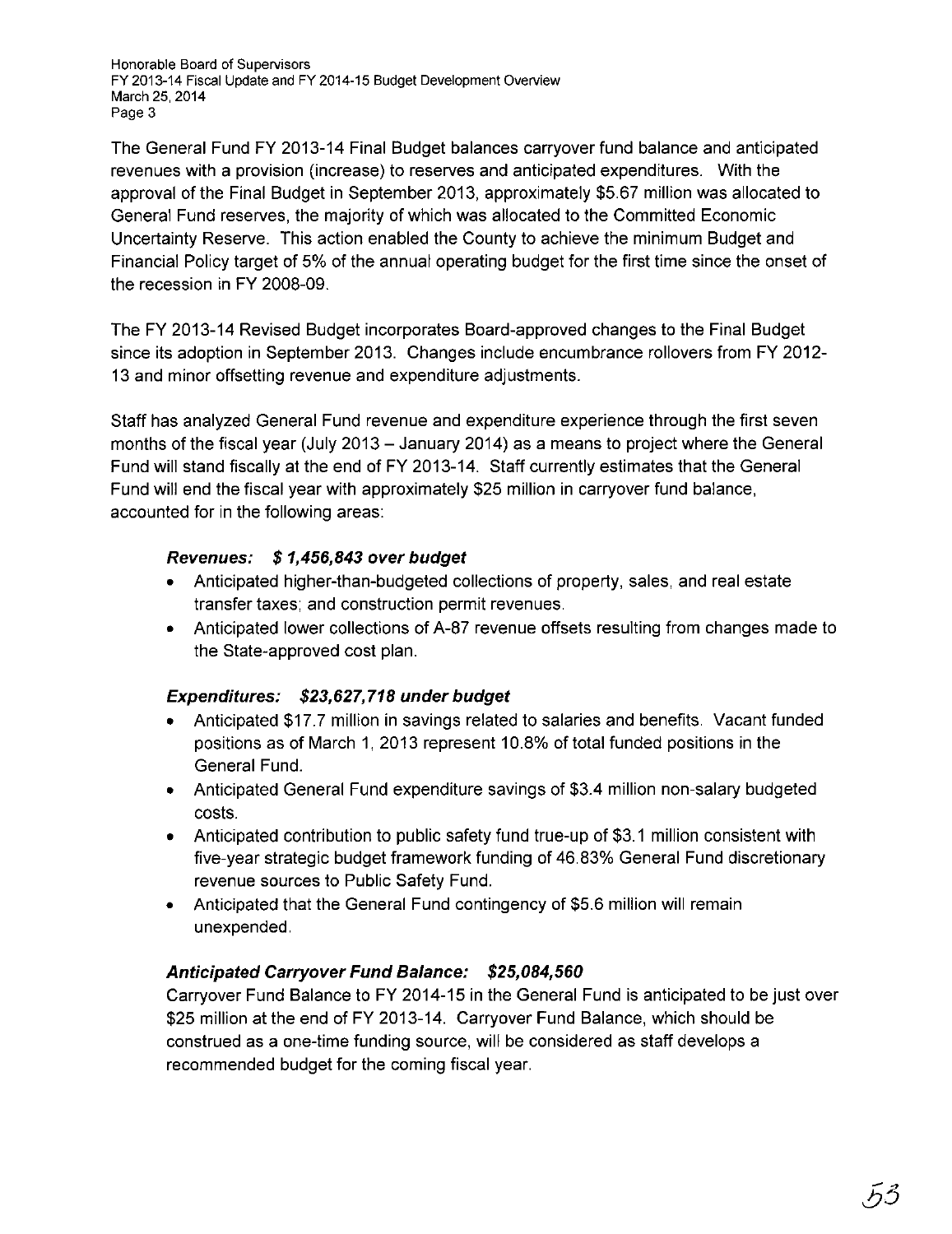### PUBLIC SAFETY FUND

The Public Safety Fund is the second largest countywide fund and is made up of four departments: Sheriff, District Attorney, Probation, and the County Executive Office. The Public Safety Fund receives slightly more than one-half of its support from a General Fund contribution.

A synopsis of Public Safety Fund FY 2013-14 budget information is provided below:

|                                                            | FY 2013-14<br><b>Final Budget</b> | FY 2013-14<br><b>Revised Budget</b> | FY 2013-14<br><b>Estimated</b><br><b>Actuals</b> |
|------------------------------------------------------------|-----------------------------------|-------------------------------------|--------------------------------------------------|
| Carryover Fund Balance                                     | \$<br>10,171,938                  | 7,957,070                           | 9,592,917                                        |
| Revenues                                                   | 138,487,691                       | 138,600,020                         | 142,246,644                                      |
| <b>Total Revenues and Carryover</b>                        | \$<br>148,659,629                 | 146,557,090                         | 151,839,561                                      |
| Net Provision to Reserves                                  | \$<br>2.214,868                   |                                     |                                                  |
| Expenditures                                               | 146 444 761                       | 148, 192, 937                       | 142,729,107                                      |
| <b>Total Expenditures and</b><br><b>Reserves</b>           | \$<br>148,659,629                 | 148, 192, 937                       | 142,729,107                                      |
| <b>Estimated Carryover / (Used)</b><br><b>Fund Balance</b> | \$                                | (1,635,847)                         | 9,110,454                                        |

The Public Safety Fund FY 2013-14 Final Budget balances carryover fund balance and anticipated revenues with a provision (increase) to reserves and anticipated expenditures. With the approval of the Final Budget in September 2013, approximately \$2.21 million was allocated to Public Safety Fund reserves, bringing the contingency reserve to approximately \$7.31 million. These funds, in addition to any carryover fund balances available at the end of each year, may be required to balance future Public Safety Fund budgets consistent with the five-year strategic budget framework.

Similar to the General Fund, the FY 2013-14 Revised Budget incorporates Board-approved changes to the Final Budget since its adoption in September 2013. Changes include encumbrance rollovers from FY 2012-13 and minor offsetting revenue and expenditure adjustments.

Staff has analyzed Public Safety Fund revenue and expenditure experience through the first seven months of the fiscal year (July 2013- January 2014) as a means to project where the Public Safety Fund will stand fiscally at the end of FY 2013-14. Staff currently estimates that the Public Safety Fund will end the fiscal year with approximately \$9.1 million in carryover fund balance, accounted for in the following areas: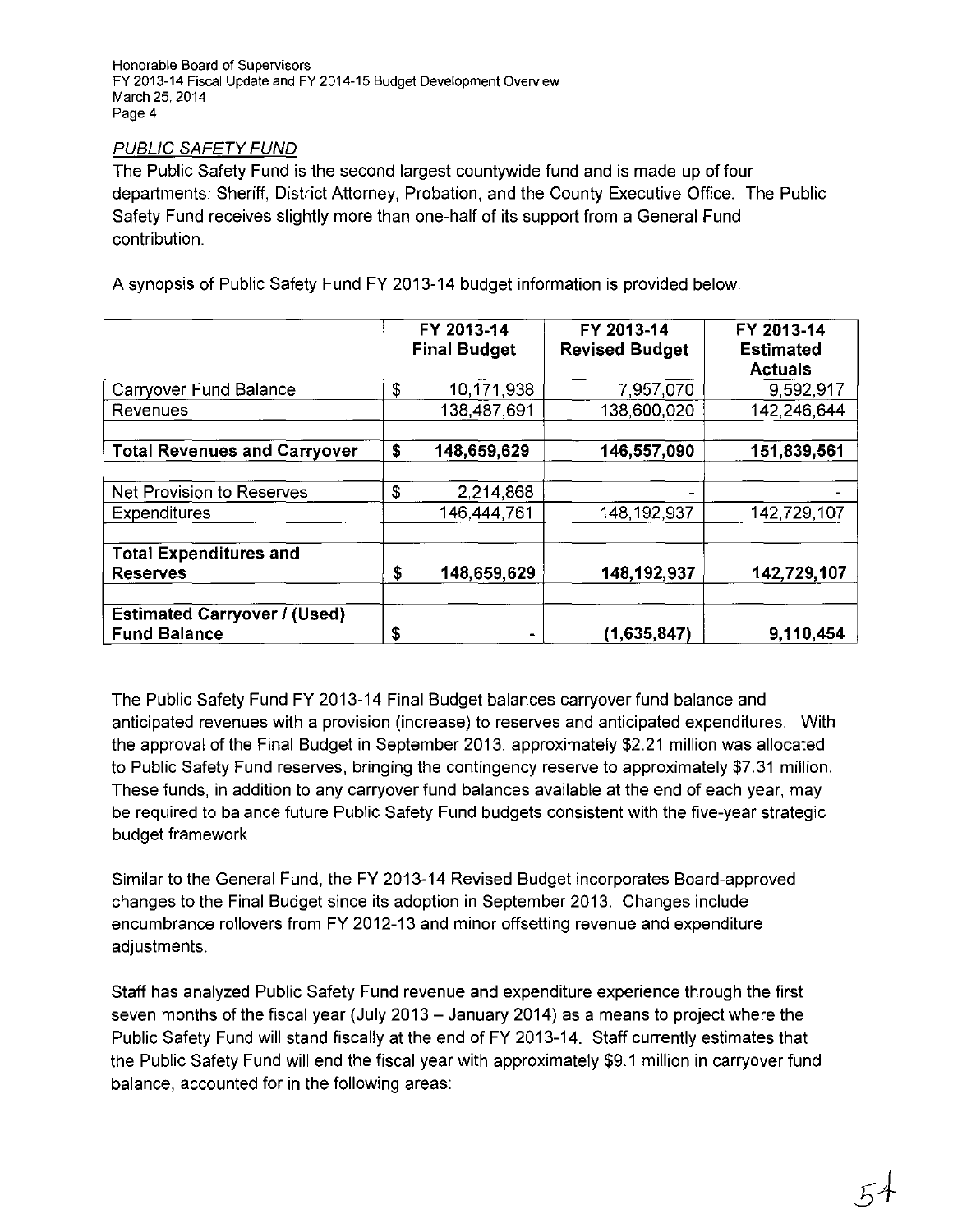### **Revenues: \$ 3, 758,953 over budget**

- Anticipated increased contribution to Public Safety Fund true-up of \$3.1 million consistent with five-year strategic budget framework funding of 46.83% General Fund discretionary revenue sources to Public Safety Fund.
- Anticipated higher-than-budgeted collections of Public Safety Sales Tax and revenues received for services provided pursuant to the Middle Fork Project Memorandum of Agreement between Placer County and the Placer County Water Agency.

### **Expenditures: \$5,349,501 under budget**

- Anticipated \$2.88 million in savings related to salaries and benefits. Vacant funded positions as of March 1, 2013 represent 6. 7% of total funded positions in the Public Safety Fund.
- Anticipated Public Safety Fund expenditure savings of \$2.47 million non-salary budgeted costs.

### **Anticipated Carryover Fund Balance: \$9,110,454**

Carryover Fund Balance to FY 2014-15 in the Public Safety Fund is anticipated to be approximately \$9.11 million at the end of FY 2013-14. Carryover Fund Balance, which should be construed as a one-time funding source, will be considered as staff develops a recommended budget for the coming fiscal year.

## PUBLIC WAYS AND FACILITIES FUND

The Public Ways and Facilities Fund, commonly referred to as the Road Fund is maintained by the Department of Public Works and provides engineering services in the area of design, construction and contract administration for both the County and private land development projects. The fund also maintains, protects and improves approximately 1,047 miles of roads and accounts for road and road-related storm maintenance, including snow removal and road engineering and construction.

The Final Budget for the Public Ways and Facilities Fund balances \$81.29 million of financing sources and uses for FY 2013-14. Of this amount, approximately \$63.67 million is allocated for road construction and related projects. During the first half of FY 2013-14, the following major road projects have been completed or are currently underway:

- Foresthill Bridge Seismic Retrofit and Painting
- Kings Beach Commercial Core Improvement Project
- Continued maintenance of approximately 1,047 miles of roadway
- Cook / Riolo Bridge Replacement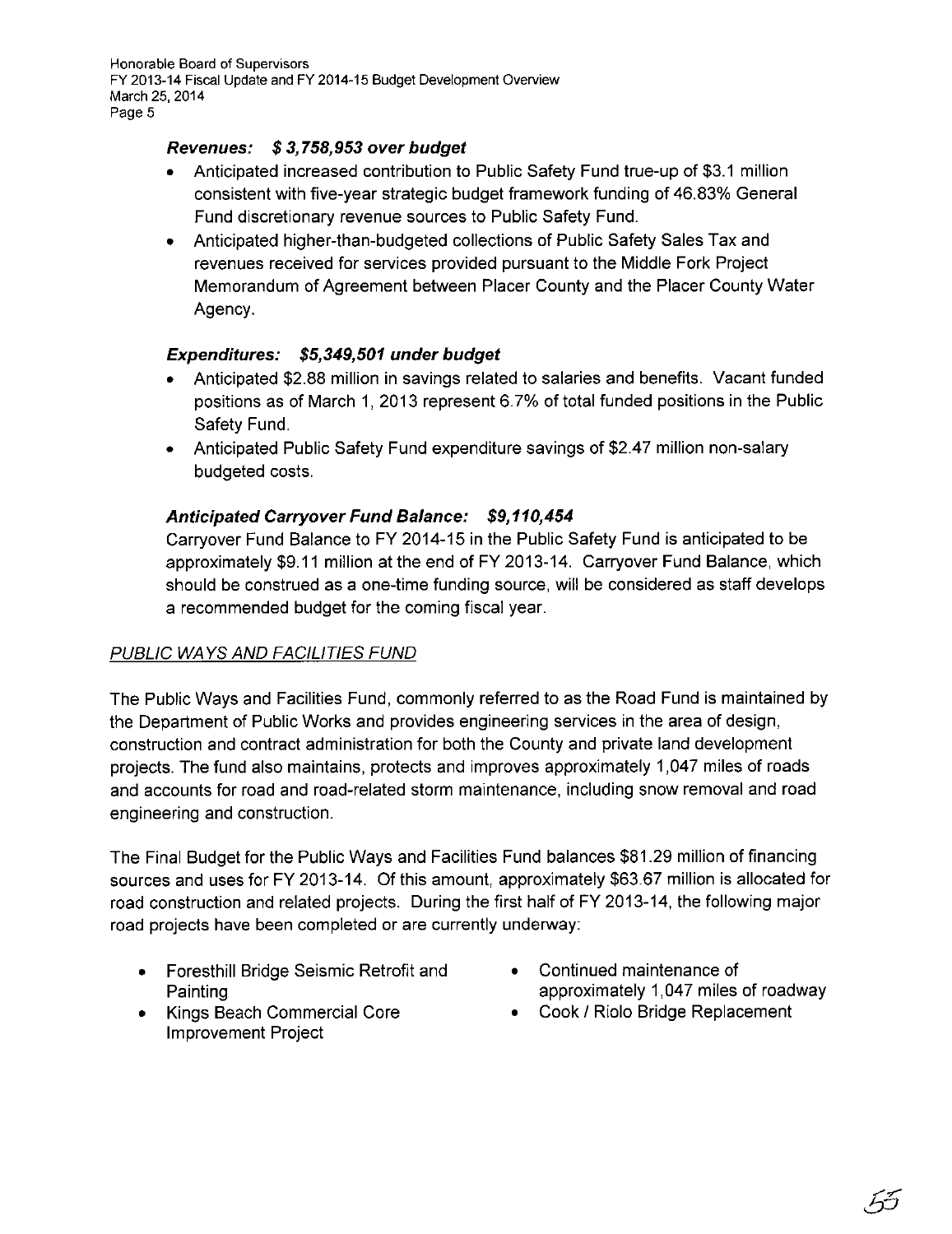## CAPITAL PROJECTS FUND

The Capital Projects Fund receives revenue from a variety of sources to fund multiple ongoing and one-time projects during each fiscal year. Revenue sources traditionally include Federal and State grants, Capital Facility Impact Fees, County Service Area Assessment Fees, Reserves, and contributions from other County Funds, with the General Fund as the major funding contributor at \$30.2 million in the current Fiscal Year 2013-14. The array of activities within the Fund include ongoing expenditures for projects that may cover multiple fiscal years to achieve project completion, and one-time projects completed within the fiscal year. FY 2013-14 expenditures for ongoing major projects in which the Capital Projects Fund continues to support include Regional Sewer activities for SMD 1 (\$1.8 million}, SMD 3 (\$738,000), and Applegate Sewer (\$487,000). Additionally, multi-year projects which have been completed this fiscal year include, but are not limited to, the Sheridan Water Supply and Distribution project (\$1.6 million), Dry Creek Park (\$117,000), Applegate Sewer (\$487,000), and remodel projects such as the County's leased Sunset Boulevard building for Health and Human Services- Human Services and Children Systems of Care divisions (\$1.5 million), and a Utilities Shop remodel (\$256,000) at the Placer County Government Center. The amounts displayed only reflect expenditures for the first eight months of FY 2013-14 and may not capture the entire cost of the project. On the horizon, major projects underway or in the analysis and planning stages include the Auburn Animal Shelter, Hidden Falls Parking Expansion, Placer County Government Center master planning efforts and associated projects, including continued building demolition, and the Tahoe Justice Center.

## LIBRARY FUND

The Library Fund is managed by the Library Department to provide public library services that support the educational, recreational and cultural endeavors of citizens within the community. The Library's FY 2013-14 Final Budget maintained current service levels at the County's 11 branches and their Bookmobile with estimated expenditures of \$6.3 million. Property tax, the main source of revenue for operations, was increased 6% to \$3.9 million. The Library's increase in on-going operational costs outpaced increases in property taxes requiring the use of reserves in the amount of \$136,630 and continued General Fund support to balance their budget.

The Library is anticipating a year-end carryover fund balance of \$224,000 due to significant staffing vacancies throughout the year. This amount will add to their current reserve balance of \$450,122. On December 10, 2013, the Board approved the Library's Strategic Plan which prioritizes facilities, the library materials collection, staffing and programming, and operational efficiency. Using their Strategic Plan, the Library is currently analyzing their staffing and operational cost drivers to develop a fiscally sustainable operational model.

# FIVE- YEAR STRATEGIC BUDGET MODEL - GENERAL FUND AND PUBLIC SAFETY FUND

The Five-Year Strategic Budget Model (Model) is built on FY 2013-14 Final Budget revenues, expenditures, and carryover fund balance as the starting base, layered with out-year modeled assumptions for major categories of revenue and expenditures. The Model focuses on the areas of the County Budget with the greatest level of Board discretionary authority: the General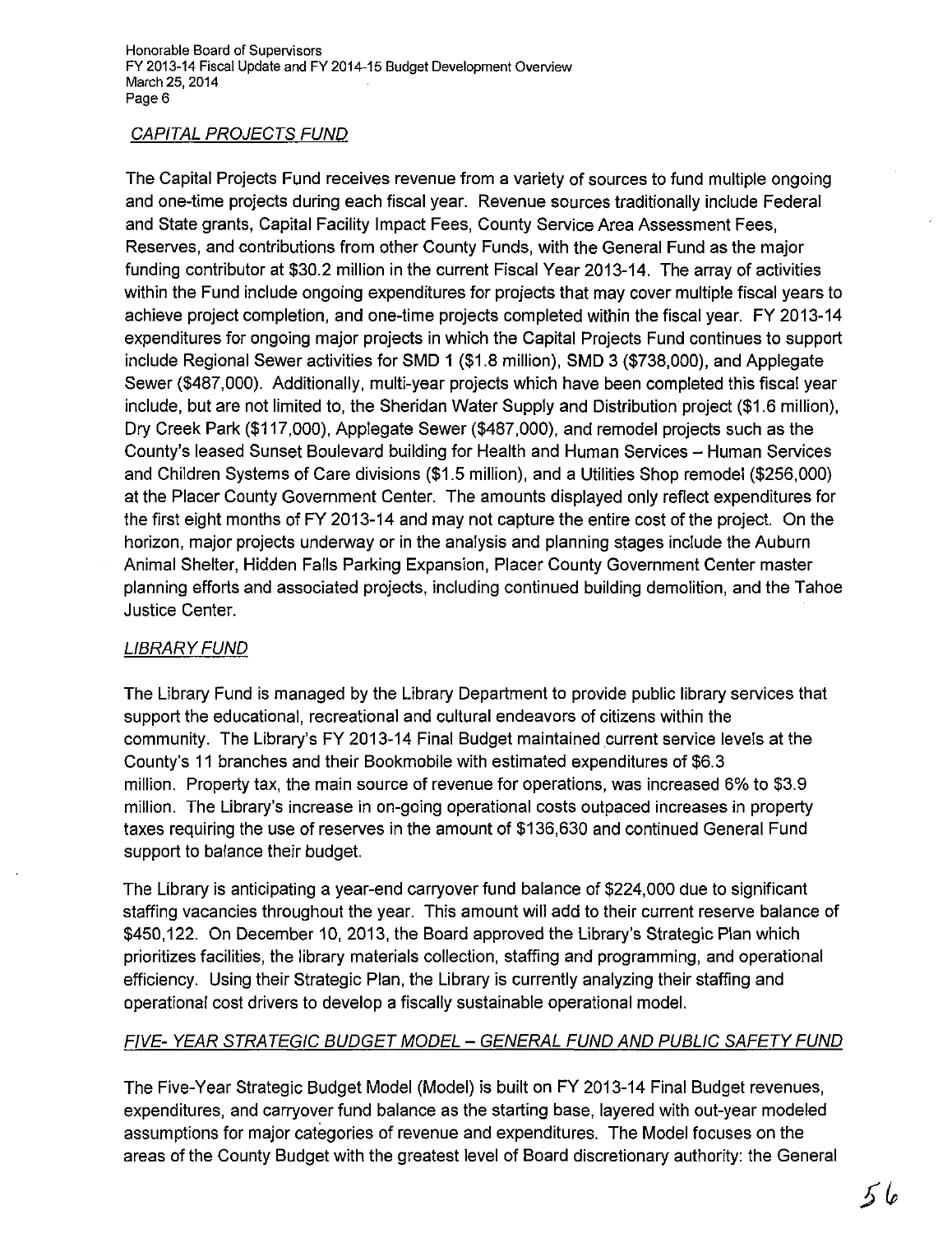Fund and the Public Safety Fund, which are supported by the vast majority of discretionary revenues. The General Fund also contributes to other funds such as the Public Safety Fund, Public Ways and Facilities Fund (Road Fund), Capital Projects Fund, Library Fund, and Fire Fund.

The Model was developed based on existing operations, revenues, and cost drivers. It is intended to reflect the ongoing revenues and costs consistent with the County's current service delivery system given certain fiscal assumptions. As such, it does not include potential new revenues that may become available in future years or assumptions for potential new operational costs related to service level expansions. The Model as of March 2014 is presented below:

| MULTI-YEAR MODEL: General Fund / Public Safety Fund |    |                  |          |                                  |     | 3/12/14            |     |                                                          |      |                             |    |                                 |    |                  |
|-----------------------------------------------------|----|------------------|----------|----------------------------------|-----|--------------------|-----|----------------------------------------------------------|------|-----------------------------|----|---------------------------------|----|------------------|
|                                                     |    | 2013-14          |          | 2013-14                          |     | 2014-15            |     | 2015-16                                                  |      | 2016-17                     |    | 2017-18                         |    | 2018-19          |
|                                                     |    |                  |          | Final Budget Year-End Projection |     | Model              |     | Model                                                    |      | Model                       |    | Model                           |    | Model            |
| Est. Fund Balance Carryover:                        | s. | 28,404,235 \$    |          | 26.167.781 \$                    |     | 25,000,000 \$      |     | 24,000,000                                               |      | \$ 23,000,000               | s. | 22,000,000                      | \$ | 21,000,000       |
| Revenues:                                           |    |                  |          |                                  |     |                    |     |                                                          |      |                             |    |                                 |    |                  |
| Taxes                                               | \$ | 151,513,706 \$   |          | 157,191,010 \$                   |     | 156,383,510 \$     |     | 158,734,696 \$160,947,798 \$164,884,837 \$166,920,703    |      |                             |    |                                 |    |                  |
| Intergovt1 Revenues                                 |    | 160,687,077      |          | 159, 519, 931                    |     | 161, 947, 777      |     | 164,626,476                                              |      | 167,617,097                 |    | 170, 706, 053                   |    | 173 897,426      |
| Other                                               |    | 46,575,181       |          | 43,744,676                       |     | 47.230.802         |     | 46,591,846                                               |      | 47,454,978                  |    | 46.806.727                      |    | 47,847,296       |
| Total Revenue & Carryover:                          |    | 387,180,199 \$   |          | 386,623,398                      | \$  | 390,562,089        | s   | 393,953,017 \$ 399,019,873 \$ 404,397,617 \$ 409,665,425 |      |                             |    |                                 |    |                  |
| Expenditures:                                       |    |                  |          |                                  |     |                    |     |                                                          |      |                             |    |                                 |    |                  |
| General Fund Salaries & Benefits                    | \$ | 167, 102, 679 \$ |          | 150,298,857 \$                   |     |                    |     | 166, 376, 295 \$171, 225, 788 \$176, 758, 739            |      |                             |    | 182,449.230                     |    | 188,312,670      |
| Retiree Health & Dental                             |    | 13, 168, 996     |          | 12,231,501                       |     | 13.695.777         |     | 14,244,947                                               |      | 14,817,456                  |    | 15,414,296                      |    | 16,036,503       |
| General Fund Other                                  |    | 118, 146, 593    |          | 112,770,886                      |     | 119 452 543        |     | 120,219,946                                              |      | 121,018,638                 |    | 121 512 941                     |    | 122,027,017      |
| Contribution to Public Safety                       |    | 74,820,045       |          | 77,966,698                       |     | 78 032 376         |     | 79,186,469                                               |      | 80,275,961                  |    | 82,166,506                      |    | 83 166 738       |
| Capital Improvement & Roads                         |    | 8.270.896        |          | 8.270.896                        |     | 8,270,896          |     | 8,270,896                                                |      | 8,270,896                   |    | 8,270,896                       |    | 8,270,896        |
| <b>Total Uses of Funds:</b>                         |    | 381,509,209 \$   |          | 361,538,838 \$                   |     | 385.827.887 \$     |     | 393.148.047                                              |      | \$401.141.689 \$409.813.869 |    |                                 |    | \$417,813,823    |
| <b>Cumulative Dept Absorbed Costs</b>               |    |                  |          |                                  | s   | $(1, 187, 637)$ \$ |     | $(3.011.356)$ \$                                         |      | $(5,448,212)$ \$            |    | $(7,972,518)$ \$ $(10,586,798)$ |    |                  |
| Add to General / Client Aid Reserves                | s  | 5,670,990        |          |                                  |     |                    |     |                                                          |      |                             |    |                                 |    |                  |
| <b>GENERAL FUND BOTTOM LINE:</b>                    | s  |                  | $0$   \$ | 25,084,560                       | l S | 5,921,839          | -\$ | $3,816,327$ \$                                           |      | $3,326,396$   \$            |    | $2,556,265$ \$                  |    | 2,438,400        |
| Solutions Required to Balance General Fund          |    |                  |          |                                  |     |                    |     |                                                          |      |                             |    |                                 |    |                  |
| (cumulative reduction - Dept operating margin):     | \$ |                  |          |                                  | \$  | 627,626 \$         |     | 1,255,252 \$                                             |      | 1,255.252 \$                |    | $1,255,252$ \$                  |    | 1,255,252        |
| <b>Potential Redirect to SPACF</b>                  |    |                  |          |                                  |     |                    |     |                                                          | \$   | $(2,000,000)$ \$            |    | $(3,700,000)$ \$                |    | (8, 100, 000)    |
| ADJUSTED BOTTOM LINE: GENERAL FUND                  | \$ | $\mathbf 0$      |          |                                  | \$  | 6.549,465 \$       |     | 5,071.579                                                | - \$ | 2,581.648 \$                |    | 111,517                         | -S | (4, 406, 348)    |
| <b>Public Safety Fund Balance</b>                   |    |                  |          | \$9,110,463                      |     | \$4,278,547        |     | (1,981,828)                                              |      | (55,054,523)                |    | (56, 103, 537)                  |    | ( \$8, 186, 654) |
| <b>Public Safety Reserve</b>                        |    |                  |          | \$0                              |     | \$0                |     | \$1,900,000                                              |      | \$3,000,000                 |    | \$2,400,000                     |    | \$0              |
| Potential Solutions                                 |    |                  |          | \$0                              |     | \$0                |     | \$0                                                      |      | \$2,000,000                 |    | \$3,700,000                     |    | \$8,100,000      |
| ADJUSTED BOTTOM LINE: PUBLIC SAFETY FUND            |    |                  |          | \$9,110,463                      |     | \$4,278.547        |     | ( \$81.828)                                              |      | (554, 523)                  |    | (53.537)                        |    | ( \$86, 664)     |

Basic assumptions built into the Model include conservative revenue and expenditure estimates and an annual contribution of 46.83% of General Fund discretionary revenue sources to the Public Safety Fund. The Model also assumes continued absorption of a share of annual cost increases by departmental budgets, potentially diminishing the ability to return a carryover fund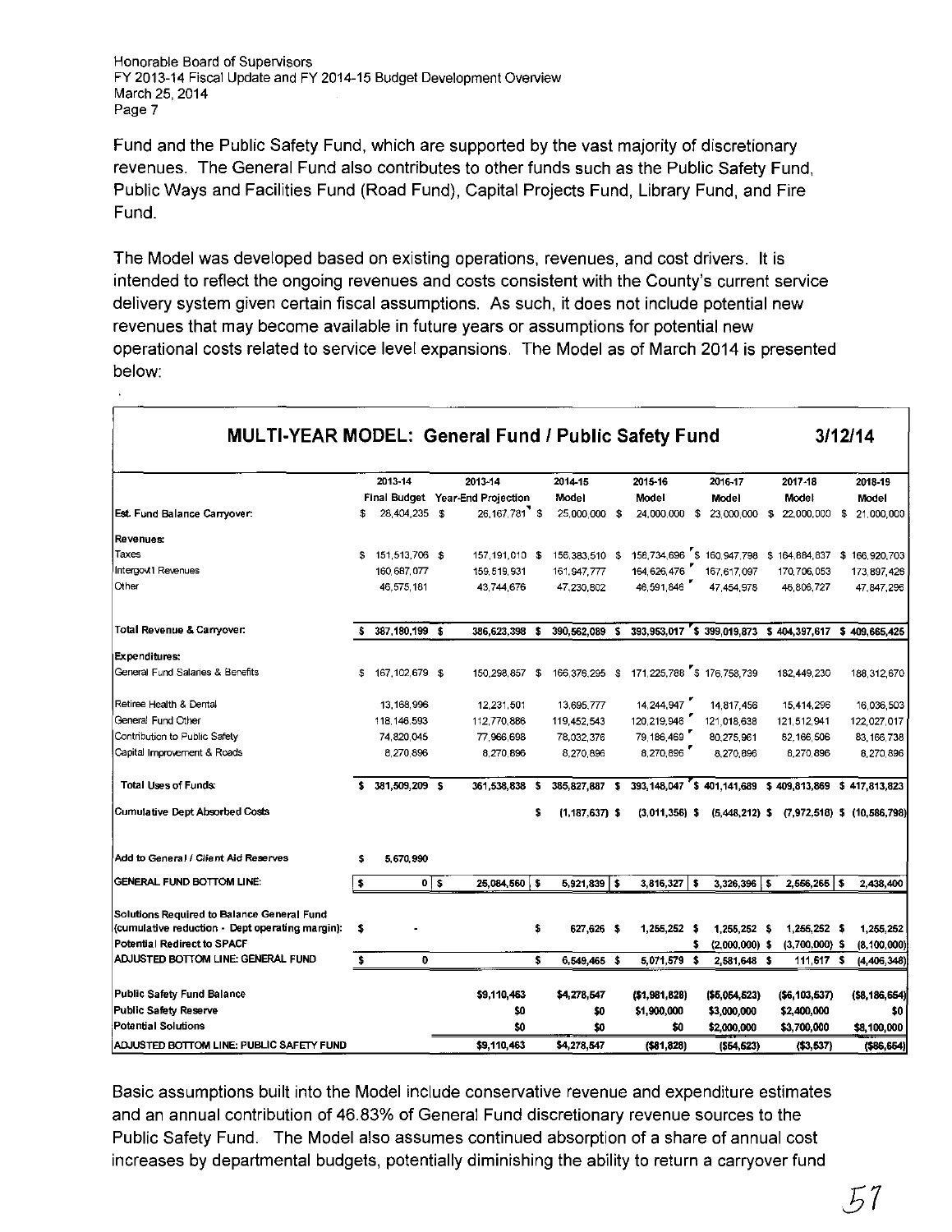balance at year end. As indicated in the Model above, the Public Safety Fund continues to require use of Public Safety Fund reserves and additional contributions from the General Fund to balance increased costs in the Public Safety Fund, primarily related to the ongoing operations of the South Placer Adult Correctional Facility (SPACF) and, as discussed below, anticipated increases to CaiPERS retirement costs.

## FY 2014-15 BUDGET DEVELOPMENT

Staff is currently actively engaged in working with departments to develop a recommended budget for FY 2014-15. Over the course of two weeks in early March 2013, budget development staff in the County Executive Office met with each department to review submitted base and supplemental budget requests as a means to begin the process of organizing a recommended budget that best delivers services in a fiscally responsible manner. Your Board can anticipate a recommended balanced budget that, essentially, maintains current service levels and considers the following:

- Continued *modest* discretionary revenue recovery Discretionary revenue sources are projected to grow modestly with the continued recovery from the "Great Recession".
- Service delivery models that recognize increasing short- and longer-term cost drivers Cost increases anticipated during FY 2014-15 in addition to longer-term cost impacts associated of increasing CaiPERS retirement premiums will be considered with the recommended budget.
- Analysis and alignment of direct and indirect costing methodologies Reviews of countywide Internal Service Funds, Central Services cost pools and A-87 costing methodologies have been completed as a means to directly align costs to applicable departments and programs.
- Expanded information capital and infrastructure projects Budget development staff is currently working with the recently created crossdepartmental Capital Projects Team to update and expand capital and infrastructure information presented in the Infrastructure Investment / Finance Committee's capital financing plan. It is envisioned that the FY 2014-15 budget document will include expanded project-specific fiscal and general information as a complement to the Capital Projects and Public Ways and Facilities Funds.
- Priority Based Budgeting- Program Inventory development

The Priority Based Budgeting Coordinating Council, a cross-departmental team of county management staff, has been assembled to further efforts to transition the budget development process to a priority-based methodology. Over the course of the next few months, the team will be working to develop a framework for presentation of a departmental program and services inventory as part of the budget for FY 2014-15.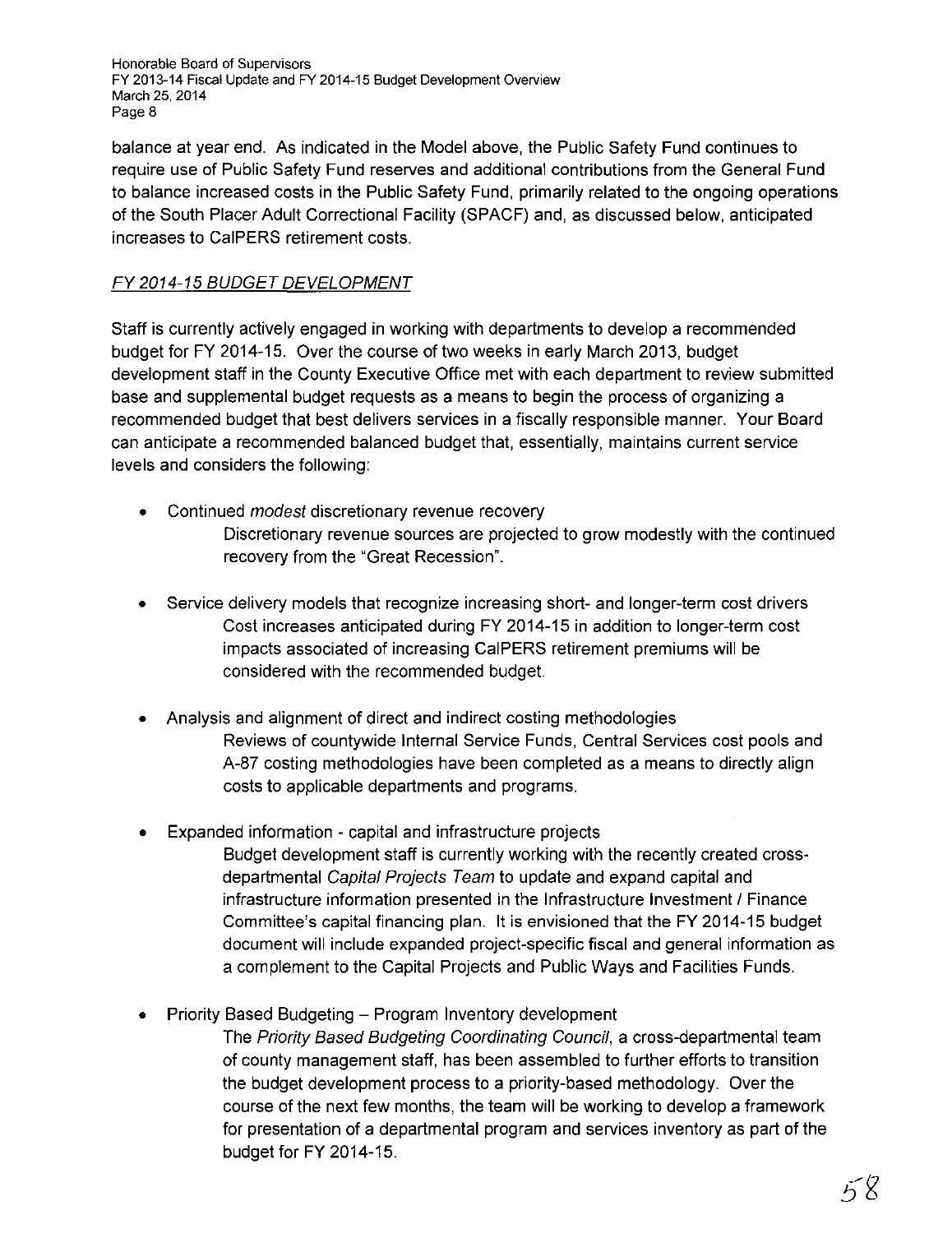Development of a balanced budget for FY 2014-15 must also take into consideration significant near-term fiscal challenges likely to impact future county budgets. Development and continued updates of both the two-year budget and five-year strategic budget models serve to mitigate projected cost impacts long before they transpire as staff works to develop a fiscally sustainable service delivery model for your Board's consideration. Challenges to be addressed as the coming year's budget is prepared include the following:

• FY 2014-15 Initial Supplemental Requests

Recently received department budget submissions for FY 2014-15 include countywide supplemental requests representing approximately \$16.5 million in additional net county cost. Of this amount, \$9.3 million and \$2.5 million of requests were received for the General Fund and Public Safety Fund, respectively. In addition to numerous requests to restore and fund new positions, supplemental budget submissions also include land development and facilities related costs. A summary of supplemental requests by fund is provided in the table below:

| <b>Supplemental Requests</b> |                     |             |            |  |  |  |  |  |
|------------------------------|---------------------|-------------|------------|--|--|--|--|--|
| Fund                         | <b>Expenditures</b> | (Revenue)   | <b>NCC</b> |  |  |  |  |  |
| General Fund                 | 10,422,600          | (1,082,379) | 9,340,221  |  |  |  |  |  |
| Public Safety Fund           | 2,996,875           | (512, 014)  | 2,484,861  |  |  |  |  |  |
| Public Ways and Facilities   | 1,003,000           | (1,003,000) |            |  |  |  |  |  |
| Capital Improvements         | 4,205,000           |             | 4,205,000  |  |  |  |  |  |
| <b>ISF and ENT Funds</b>     | 594,088             | (165, 738)  | 428,350    |  |  |  |  |  |
| <b>Total</b>                 | 19,221,563          | (2,763,131) | 16,458,432 |  |  |  |  |  |

Of the \$9.3 million in net General Fund supplemental requests noted above, approximately \$6.7 million and \$2.6 million represent ongoing and one-time net expenditures, respectively. Similarly, \$2.5 million in net Public Safety Fund supplemental requests encompass approximately \$2.3 million and \$200,000 of ongoing and one-time net expenditures, respectively. The \$4.6 million in net supplemental requests in funds other than the General and Public Safety Funds represent one-time net expenditures.

• CaiPERS Retirement Rate Increases

Since March 2012, the CaiPERS Board has adopted actions increasing retirement premiums paid by the State and member agencies three different times. Taken together, changes to the investment earnings discount rate (7.75% to 7.50%), adoption of actuarial methods to pay off debt sooner; and most recently, changes reflecting new longevity estimates all significantly impact future rates paid by participating agencies, including Placer County. Projected rates are expected to increase by approximately 50% over the next 5-7 years as shown in the graph below: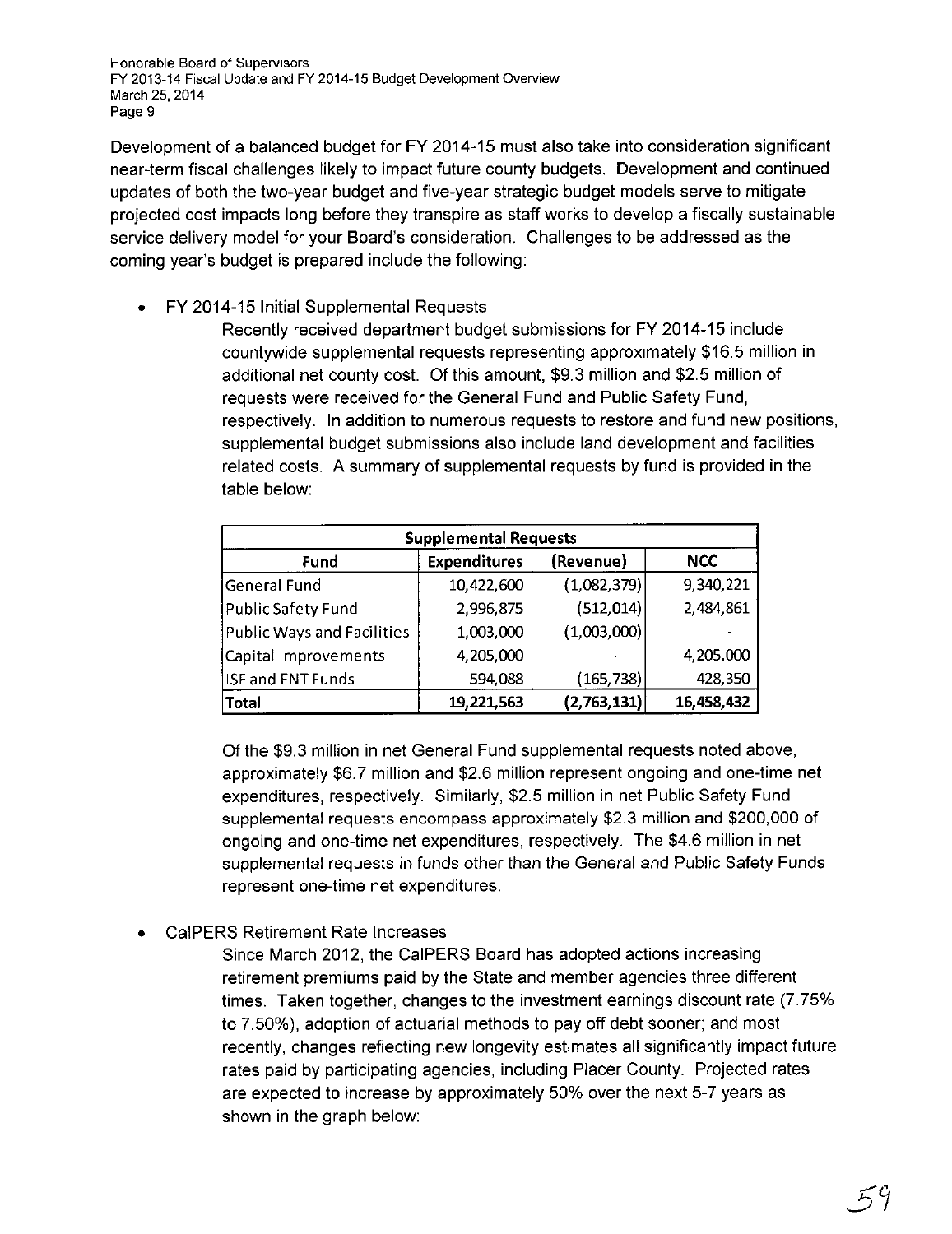

• FY 2014-15 State of California Governor's Proposed Budget

On January 9, 2014, the Governor presented a budget package that included \$151 billion in spending from the General Fund and other special funds, an \$11 billion increase over the revised FY 2013-14 level. Compared to prior year budgets, the FY 2014-15 Proposed Budget does not significantly impact local finances for the coming year; and, remarkably, establishes a plan to fund the State's rainy-day reserve, continues focus on paying down the "wall of debt" built up to balance prior year budgets, and includes over \$800 million for deferred maintenance infrastructure projects.

Staff will continue to monitor ongoing State Budget developments up to and through the issuance of the May Revise and eventual adoption of the final budget.

## BOARD REVIEWS OF THE FY 2014-15 BUDGET

As a means to further the FY 2014-15 budget development process, your Board can anticipate receiving the following over the next several months:

- May 6, 2014 Presentation of departmental program and services inventory
- June 3, 2014- Board consideration of FY 2014-15 Proposed Budget and Position Allocation Ordinance
- September 9, 2014- Public Hearing and Board adoption of FY 2014-15 Final Budget